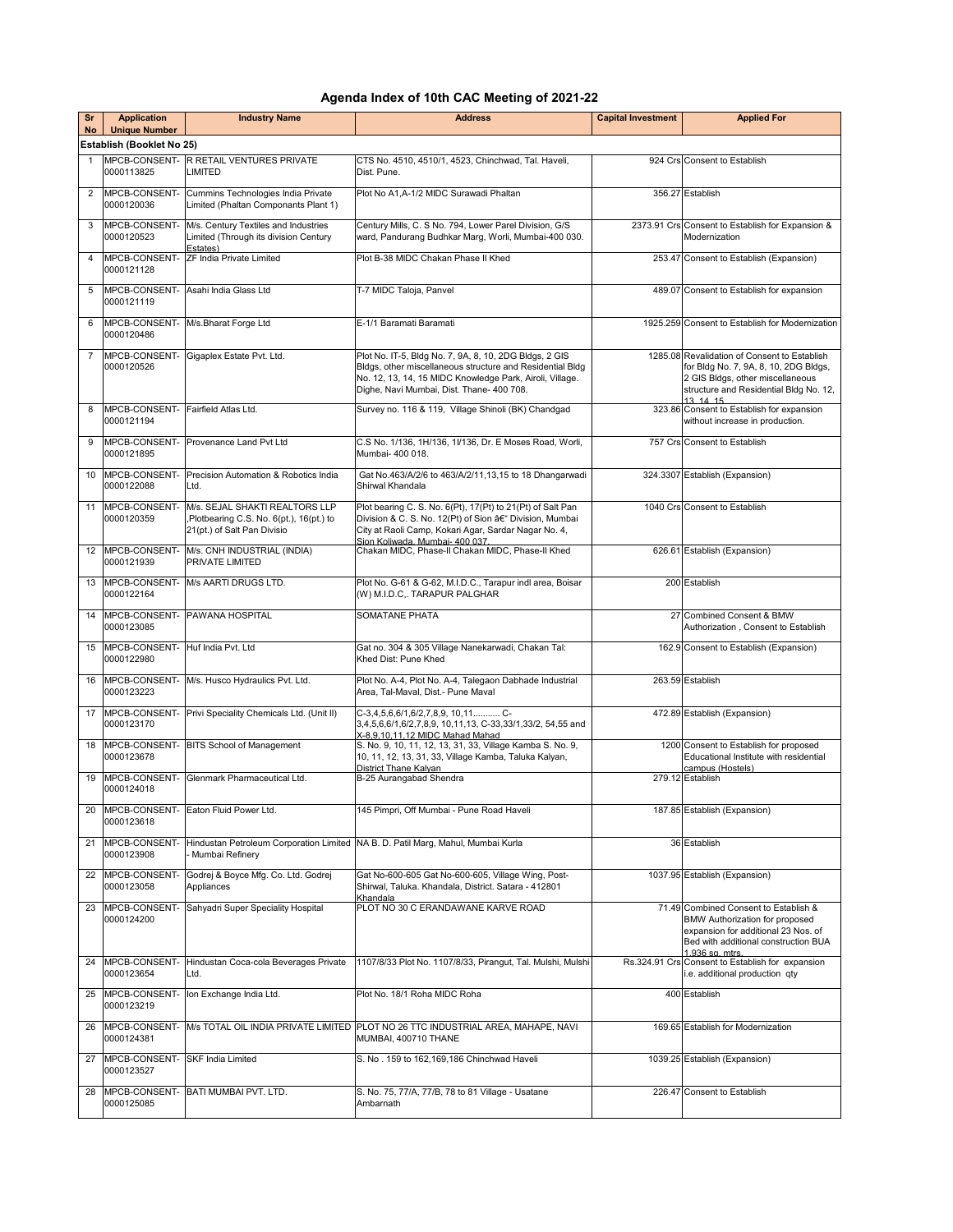| 29 | MPCB-CONSENT-<br>0000124265 | INDO SCHOTTLE AUTO PARTS PVT<br>LTD                                                                        | Gat No. 378/387/389 & 388 Village Urawade Mulshi                                                                                                                                                                                                                                                                                                       |                                                                                        | 163.422 Establish (Expansion)                                                                                                                                           |
|----|-----------------------------|------------------------------------------------------------------------------------------------------------|--------------------------------------------------------------------------------------------------------------------------------------------------------------------------------------------------------------------------------------------------------------------------------------------------------------------------------------------------------|----------------------------------------------------------------------------------------|-------------------------------------------------------------------------------------------------------------------------------------------------------------------------|
| 30 | MPCB-CONSENT-<br>0000122654 | MAcrotech Developers Ltd.                                                                                  | New S.N. 59/1-Balkum, 10/1B-Dhokali & 49/1C-Kolshet<br>Village: Balkum, Dhokali & Kolshet Thane                                                                                                                                                                                                                                                        |                                                                                        | 1970 Re-validation of Consent to Establish<br>with expansion                                                                                                            |
| 31 | MPCB-CONSENT-<br>0000125150 | M/S. GOISU REALTY PRIVATE LIMITED                                                                          | Plot No. C-65, G Block, Bandra-Kurla Complex, Mumbai-<br>400051.                                                                                                                                                                                                                                                                                       |                                                                                        | 2806 Consent to Establish                                                                                                                                               |
| 32 | MPCB-CONSENT-<br>0000118130 | M/s. Breach Candy Hospital Trust                                                                           | Bhulabai Desai Road                                                                                                                                                                                                                                                                                                                                    |                                                                                        | 309.66 Combined Consent & BMW<br>Authorization, Consent to Establish                                                                                                    |
| 33 | MPCB-CONSENT-<br>0000125339 | <b>TATA Advanced Systems Limited</b>                                                                       | 215 Part to 225 part and 227 part to 229 part Sector 10,<br>Kalkuhi Village, SEZ Mihan Nagpur                                                                                                                                                                                                                                                          |                                                                                        | 590 (After expansion) Consent to Establish for expansion for<br>modernization by addition &<br>replacement of some machineries                                          |
| 34 | MPCB-CONSENT-<br>0000124503 | CHLORIDE METALS LIMITED                                                                                    | Plot No-F-219, SUPA MIDC SUPA PARNER<br><b>INDUSTRIAL PARK PARNER</b>                                                                                                                                                                                                                                                                                  |                                                                                        | 155 Establish                                                                                                                                                           |
| 35 | MPCB-CONSENT-<br>0000125876 | SINDHUTAI VIKHE PATIL MEMORIAL<br><b>HOSPITAL</b>                                                          | AT POST CHINCHOLI                                                                                                                                                                                                                                                                                                                                      |                                                                                        | 2400 Combined Consent to Establish &<br>BMW Authorization for 300 Bedded<br>Hospital                                                                                    |
| 36 | MPCB-CONSENT-<br>0000126914 | M/s. Aquapharm Chemicals Pvt. Ltd                                                                          | Plot No. K-3/1-2-3 Mahad MIDC Mahad                                                                                                                                                                                                                                                                                                                    |                                                                                        | 234.03 Establish for installation of ESP to<br>Coal Fired Boiler                                                                                                        |
| 37 | MPCB-CONSENT-<br>0000127097 | Baidyanath Bio Fuels Private Limited                                                                       | B-48 Additional MIDC Butibori Nagpur (Rural)                                                                                                                                                                                                                                                                                                           |                                                                                        | 189.36 Establish                                                                                                                                                        |
| 38 | MPCB-CONSENT-<br>0000126852 | Gangamai Industries And Constructions<br>Ltd., (GIACL)                                                     | 224 Harinagar, Najik Babhulgaon, Post.- Rakshi,<br>Shevgaon                                                                                                                                                                                                                                                                                            |                                                                                        | 128.97 Establish                                                                                                                                                        |
| 39 | MPCB-CONSENT-<br>0000127466 | <b>ACC Limited</b>                                                                                         | Plot No 1, Ghugus Industrial Area, MIDC, PO Cement<br>nagar, District- Chandrapur-442502.                                                                                                                                                                                                                                                              |                                                                                        | Rs. 1707.27 Cr Consent to Establish for expansion for<br>installation of WHRB based CPP-<br>15MW                                                                        |
| 40 | MPCB-CONSENT-<br>0000116637 | Pad. Dr. Vitthalrao Vikhe Patil Sahakari<br>Sakhar Karkhana Ltd.                                           | 196/1 Pravaranagar Kolhar Rahata                                                                                                                                                                                                                                                                                                                       |                                                                                        | 239.2984 Establish                                                                                                                                                      |
| 41 | MPCB-CONSENT-<br>0000128449 | M/s. Rashtriya Chemicals and Fertilizers<br>Ltd, THAL                                                      | THAL UNIT, Survey no.2 Thal Alibag Alibag                                                                                                                                                                                                                                                                                                              |                                                                                        | 2646.36 Establish for installation of standby<br><b>Briquette fired Boiler</b>                                                                                          |
| 42 | MPCB-CONSENT-<br>0000128549 | ACC Limited, Chanda Cement Works                                                                           | Plot No.1 Ghugus Industrial Area, MIDC, Post †"Cement<br>Nagar, Tehsil and District- Chandrapur, Maharashtra-<br>442505 Chandrapur                                                                                                                                                                                                                     |                                                                                        | Rs. 1542.62 Cr Consent Establish for expansion for<br>installation of Lime stone crusher in<br>the premises of cement industry.                                         |
| 43 | MPCB-CONSENT-<br>0000128352 | M/s. Mungoli Nirguda (Deep) Extension<br>Opencast Mine, Western Coalfields<br>Limited, Wani Area           | NIL PO - Sakhara Wani                                                                                                                                                                                                                                                                                                                                  |                                                                                        | Rs. 453.9607 Cr Consent to Establish for expansion of<br>Mungoli Nirguda extension deep OC<br>Mine project from 4.375 to 5.25 MTPA<br>within mine lease area 1267.55 ha |
|    | MPCB-CONSENT-               | M/S CAPOVITEZ PRIVATE LIMITED                                                                              | E- 1/5A, 1/5B, 1/5C Baramati Industrial Area Tandulwadi,                                                                                                                                                                                                                                                                                               |                                                                                        | 185.6 Establish                                                                                                                                                         |
| 44 | 0000131054                  |                                                                                                            | Tal. Baramati, Dist. Pune, Maharashtra Baramati                                                                                                                                                                                                                                                                                                        |                                                                                        |                                                                                                                                                                         |
|    | Operate (Booklet No 26)     |                                                                                                            |                                                                                                                                                                                                                                                                                                                                                        |                                                                                        |                                                                                                                                                                         |
|    | MPCB-CONSENT-<br>0000098348 | Slum Rehabilitation Scheme on on plot<br>bearing C.S. No. 426,427 (pt), 431<br>1/431, 432(pt.), 1/437, 437 | SRA project at Plot bearing C.S. No. 426, 427(pt),<br>431,1/431, 432(pt), 1/437, 437(pt), 440(pt), 645 to 650,<br>651(pt), 653(pt), 654, 655(pt), 658(pt), 659(pt), 854, 869,<br>870, 871 of Parel-Sewri Division & C.S. No. 155(pt),<br>174(pt), 176(pt), 1/177(pt), 185(pt), 1038, 1039 of Dadar-<br>Naigaon Division, F/South Ward of MCGM, Mumbai. |                                                                                        | 659.33 Renewal of Consent to Operate (Part-<br>I)                                                                                                                       |
| 2  | MPCB-CONSENT-<br>0000112348 | Hitachi Astemo FIE Private Limited                                                                         | B-3 MIDC, Chakan Khed                                                                                                                                                                                                                                                                                                                                  |                                                                                        | 246.22 Renewal of Consent to Operate with<br>expansion                                                                                                                  |
| 3  | MPCB-CONSENT-<br>0000118846 | Valvoline Cummins Pvt Ltd                                                                                  | Plot no-G-3, MIDC Plot no G-3, MIDC, Additional<br>Ambernath, Phase-II, Anand Nagar, Ambernath (E), Dist<br>Thane-421506 Ambernath                                                                                                                                                                                                                     |                                                                                        | 159.91 Operate                                                                                                                                                          |
| 4  | MPCB-CONSENT-<br>0000119211 | M/s. Evonik Catalysts India Pvt. Ltd.                                                                      | Plot No. F-1/2 Dombivali MIDC, Phase-I Kalyan                                                                                                                                                                                                                                                                                                          |                                                                                        | 208.08 Operate                                                                                                                                                          |
| 5  | MPCB-CONSENT-<br>0000118533 | <b>KSB Limited</b>                                                                                         | Plot No. A - 1, Khandala Industrial Area, MIDC Phase II<br>Khandala                                                                                                                                                                                                                                                                                    |                                                                                        | 239.06 1st Consent to Operate (Expansion)<br>with amalgamation of existing Consent<br>to Operate                                                                        |
| 6  | MPCB-CONSENT-<br>0000119418 | M/s. Eternis Fine Chemicals Limited                                                                        | Plot No. D-9/1,9/2,9/3 & D-15 MIDC Kurkumbh Daund                                                                                                                                                                                                                                                                                                      |                                                                                        | 438.93 Operate                                                                                                                                                          |
| 7  | MPCB-CONSENT-<br>0000120598 | Indian oil Corporation Limited                                                                             | Gut No :338/1,339,358,359,360,340 A/p- Akolner, Tal &<br>Dist-Ahmednagar Nagar                                                                                                                                                                                                                                                                         |                                                                                        | 22.16 1st Operate (Expansion) with<br>amalgamation of existing consent to<br>operate                                                                                    |
| 8  | MPCB-CONSENT-<br>0000120001 | <b>HINDUSTAN PETROLIUM</b><br><b>CORPORATION LIMITED</b>                                                   | D-99 TTC INDUSTRIAL AREA, MIDC TURBHE MIDC                                                                                                                                                                                                                                                                                                             |                                                                                        | 187.03 Operate                                                                                                                                                          |
| 9  | MPCB-CONSENT-<br>0000120978 | Shri Gurudatt Sugars Ltd.,                                                                                 | 61/A Gat No 61/A Shirol                                                                                                                                                                                                                                                                                                                                | Existing - 75 KLPD<br>141.31 Crs. + (C to<br>E) Expansion-75<br>KLPD - 124.4544<br>Crs | Operate                                                                                                                                                                 |
| 10 | MPCB-CONSENT-<br>0000115982 | ASTER AADHAR HOSPITAL<br>(PRERANA HOSPITAL LIMITED)                                                        | R S NO-628, B WARD, NEAR KMT WORK SHOP,<br>SHASTRINAGAR, KOLHAPUR                                                                                                                                                                                                                                                                                      |                                                                                        | 7381 Combined Consent to 1st Operate &<br>BMW Authorization for expansion<br>(100 Beds) and Amalgamation with<br>existing Hospital (150 Beds)                           |
| 11 | MPCB-CONSENT-<br>0000119758 | AIGP Developers(Pune) Private Limited                                                                      | S.No. 1344/3 & 4 and S.No. 63/1/6, Kharadi & Wagholi,<br>Pune City, Tal. Haveli, Dist. Pune- 411014.                                                                                                                                                                                                                                                   | 544.54 Crs [Total<br>Cost of the project is<br>Rs. 896 Crs.1                           | 1st Consent to Operate (Part-II)                                                                                                                                        |
| 12 | MPCB-CONSENT-<br>0000120986 | M/s. 3M India Ltd.                                                                                         | Plot No. B-20 MIDC Ranjangaon Shirur                                                                                                                                                                                                                                                                                                                   | 412.5047                                                                               | 1st Operate Expansion with renewal of<br>existing Consent to Operate<br>160 1st Operate (Expansion) with                                                                |